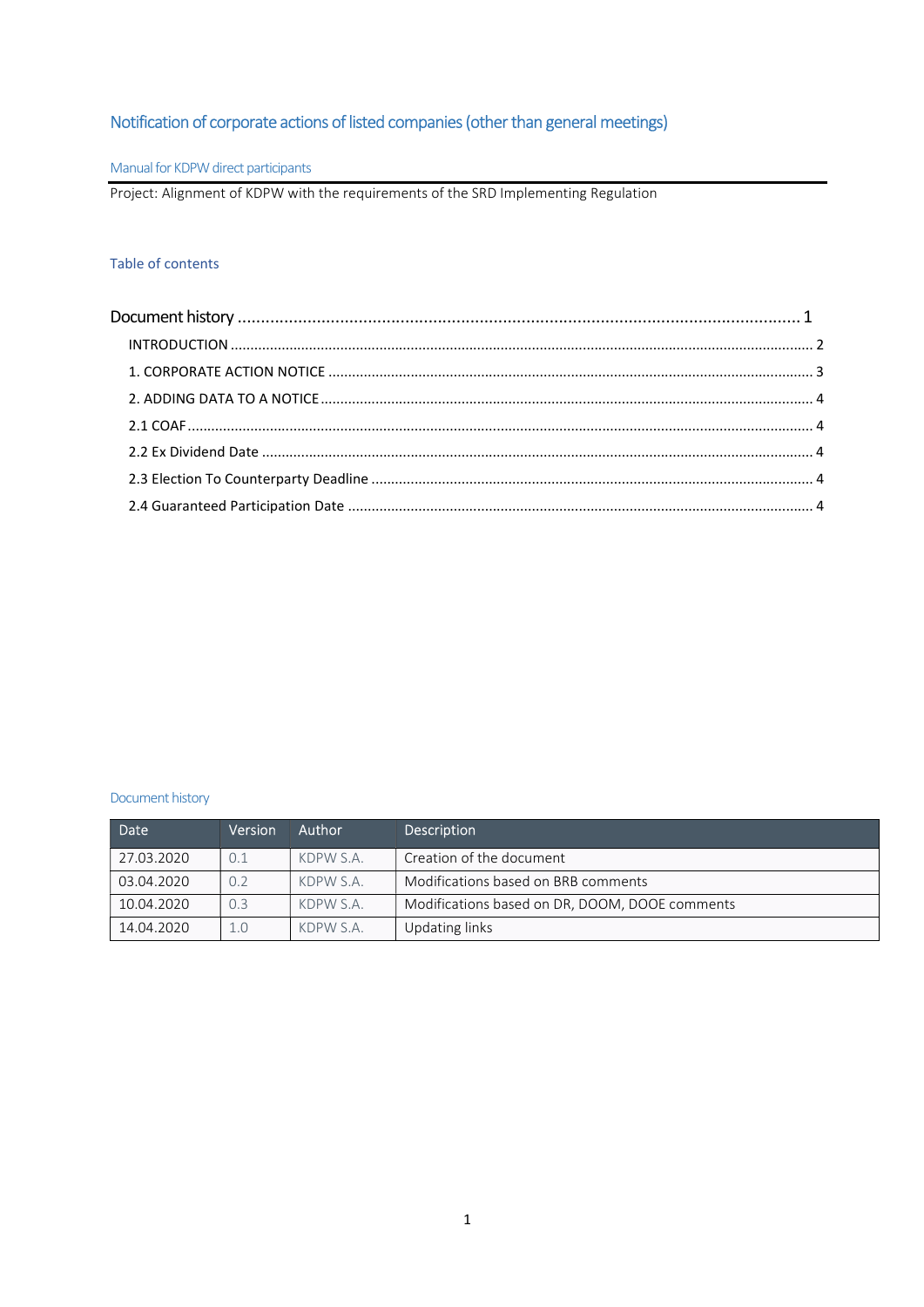### **INTRODUCTION**

According to Commission Implementing Regulation (EU) 2018/1212 of 3 September 2018 laying down minimum requirements implementing the provisions of Directive 2007/36/EC of the European Parliament and of the Council as regards shareholder identification, the transmission of information and the facilitation of the exercise of shareholders rights, listed companies<sup>1</sup> in EEA are required to transmit information to shareholders for the purposes of exercising shareholders rights flowing from the shares (other than voting rights).

If a company is unable to transmit information regarding corporate actions, including financial events such as dividend payments as well as corporate reorganisation events, directly to all its shareholders<sup>2</sup> (or persons authorised by shareholders), the company is required to transmit information regarding such events, immediately but no later than the same business day when the corporate action is published by the company, to intermediaries operating securities accounts of shareholders.

Companies may fulfil the obligation of transmitting information by sending the following to the first intermediary, i.e., in the case of listed companies established in Poland, to KDPW:<sup>3</sup>

- a message indicating the website on which the company publishes information regarding the event, according to block A of Table 8 to Regulation 2018/1212, or
- all key information regarding the event, necessary for the intermediary to transmit to shareholders for the purposes of exercising shareholders rights flowing from the shares, according to block A and B of Table 8 to Regulation 2018/1212.

KDPW does not recommend that domestic listed companies, for which KDPW is the home depository, should follow the practice of publishing the details of corporate actions regarding the underlying shares only by posting them in any form on the company's website. Such practice would prevent KDPW and market intermediaries from automated processing and exchange of information regarding events. The practice followed on the Polish market broadly uses standardised messages and data formats which ensure interoperability between the systems of KDPW and its direct participants.

KDPW is not planning to develop any tools to support the exploration of issuers' websites for the purpose of downloading details of corporate actions to transmit to direct participants.

 $1$  According to Article 68i(1)(2) of the Trading Act, a listed company is understood as a company established in a Member State whose one or more shares are admitted to trading on the regulated market or foreign regulated market.

<sup>2</sup> According to Article 68k(4) of the Trading Act.

<sup>&</sup>lt;sup>3</sup> According to Article 68k(3) of the Trading Act.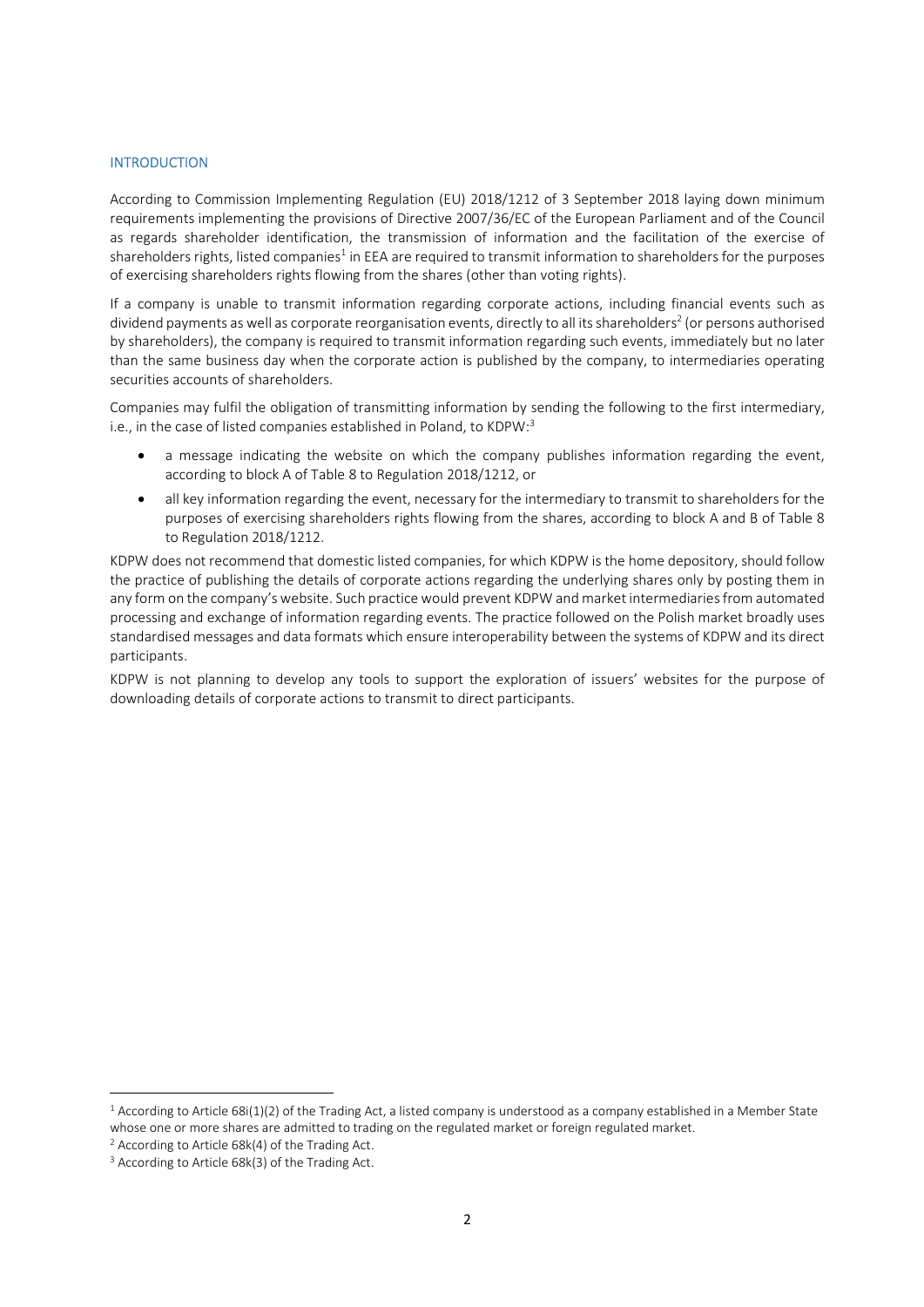## 1. CORPORATE ACTION NOTICE

In each case, the company initiating a corporate event is the source of data used by KDPW to generate a notice for participants.

Companies provide the key details concerning the dates and conditions of events by recording the events in the KDPW system by means of a dedicated application available on the KDPW website, which supports electronic communication between issuers and KDPW, according to Article 118 of the KDPW Detailed Rules of Operation or by means of relevant corporate action registration forms and documents required by KDPW.

In the case of corporate actions processed by KDPW according to ISO20022, including: DVCA, SPLF, SPLR, PARI, CONV, RHDI, EXRI, INCR, DECR, CHAN, WRTH i EXOF, the mandatory details provided by the issuer are enriched by KDPW by adding data required to issue a notification under SRDII.

| Data type                                      | Data tag                                          | Comments                                                                                 |
|------------------------------------------------|---------------------------------------------------|------------------------------------------------------------------------------------------|
| Unique corporate action identifier<br>(COAF)   | Official Corporate Action Event<br>Identification | For all aforementioned<br>corporate actions, repeated in<br>related actions <sup>4</sup> |
| First day without the right to<br>entitlements | Ex Dividend Date                                  | For DVCA, RHDI                                                                           |
| Last day with right to entitlements            | <b>Guaranteed Participation Date</b>              | For EXRI                                                                                 |
| <b>Buyer Protection Deadline</b>               | Election To Counterparty Deadline                 | For EXRI                                                                                 |

For corporate actions with options, the default option is assigned the identifier "001".

Communication with direct participants uses the following messages:

- head.001.001.01 Business Application Header
- seev.031.001.03 Corporate Action Notification
- seev.039.001.03 Corporate Action Cancellation Advise

modified accordingly with data presented in Table 1.

The up-to-date message versions are available at:

https://www2.swift.com/mystandards/#/mp/mx/\_IXgyMGjrEeqQIJZrJVss6A

The messages seev.031.001.03 and seev.039.001.03 will be issued within the deadlines under Article 9(1), (2) and (3) of Regulation 2018/1212 in accordance with the terms and conditions of KDPW's monitoring of depository accounts.

In the case of corporate actions notified to KDPW by a foreign intermediary, KDPW issues seev.031.001.03 to participants, enriched as per the received notice. Other than corporate actions processed in KDPW, the most typical such corporate action is DVOP with RHDI. Consequently, KDPW has published a schema of the notification and cancellation messages regarding such corporate actions on the MyStandards platform.

<sup>4</sup> As of 3 September 2020, COAF will be implemented in the notification of events of all companies registered in KDPW.